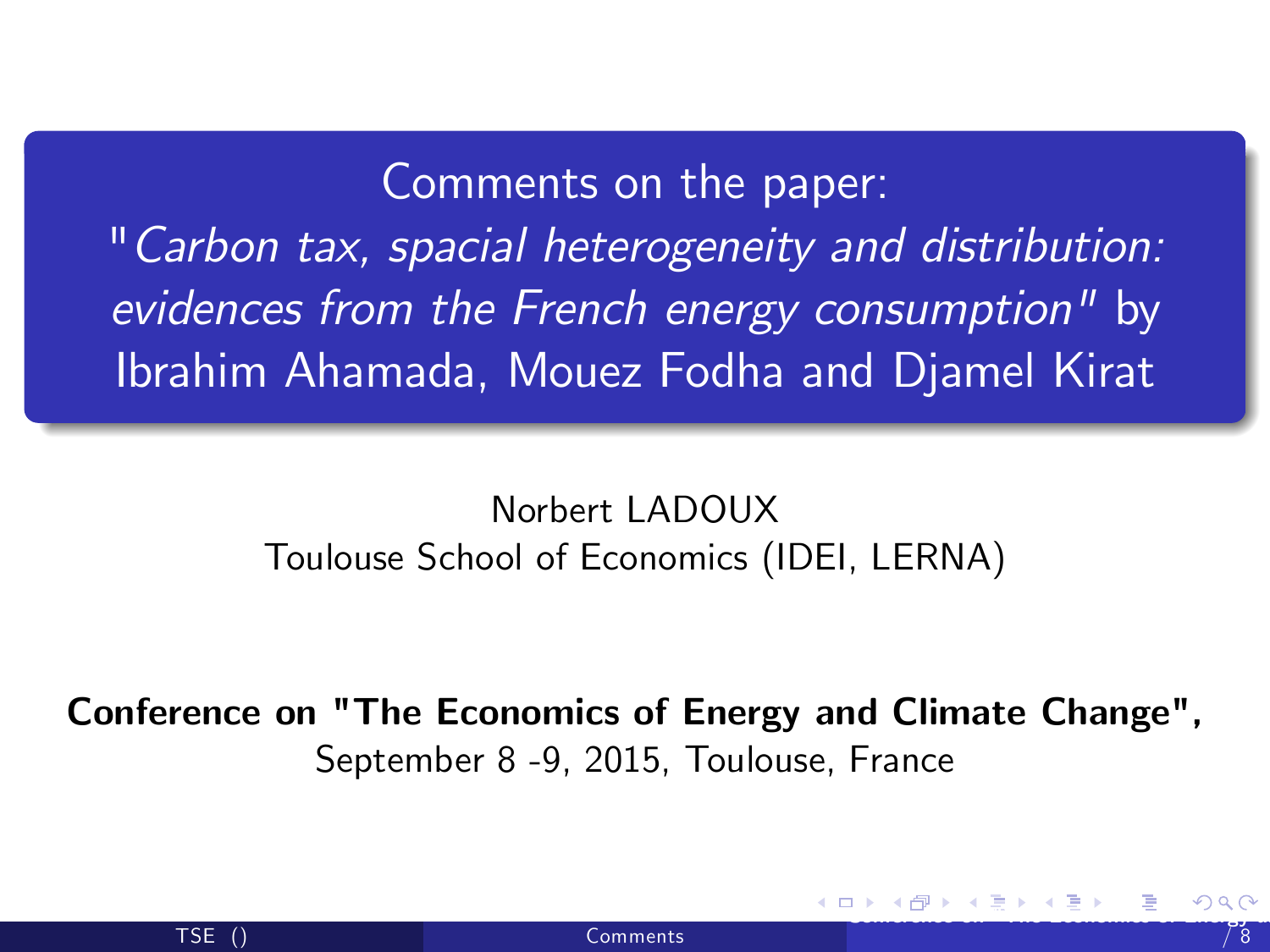- To check if the data satisfy the Environmental Kuznets Curve (EKC) hypothesis (inverted U-shaped relationship between activity and pollutant emissions)
- <span id="page-1-0"></span>• To analyze the redistributive consequences of a carbon tax among different regions in France in order to propose different tax schemes allowing to improve acceptability of carbon pricing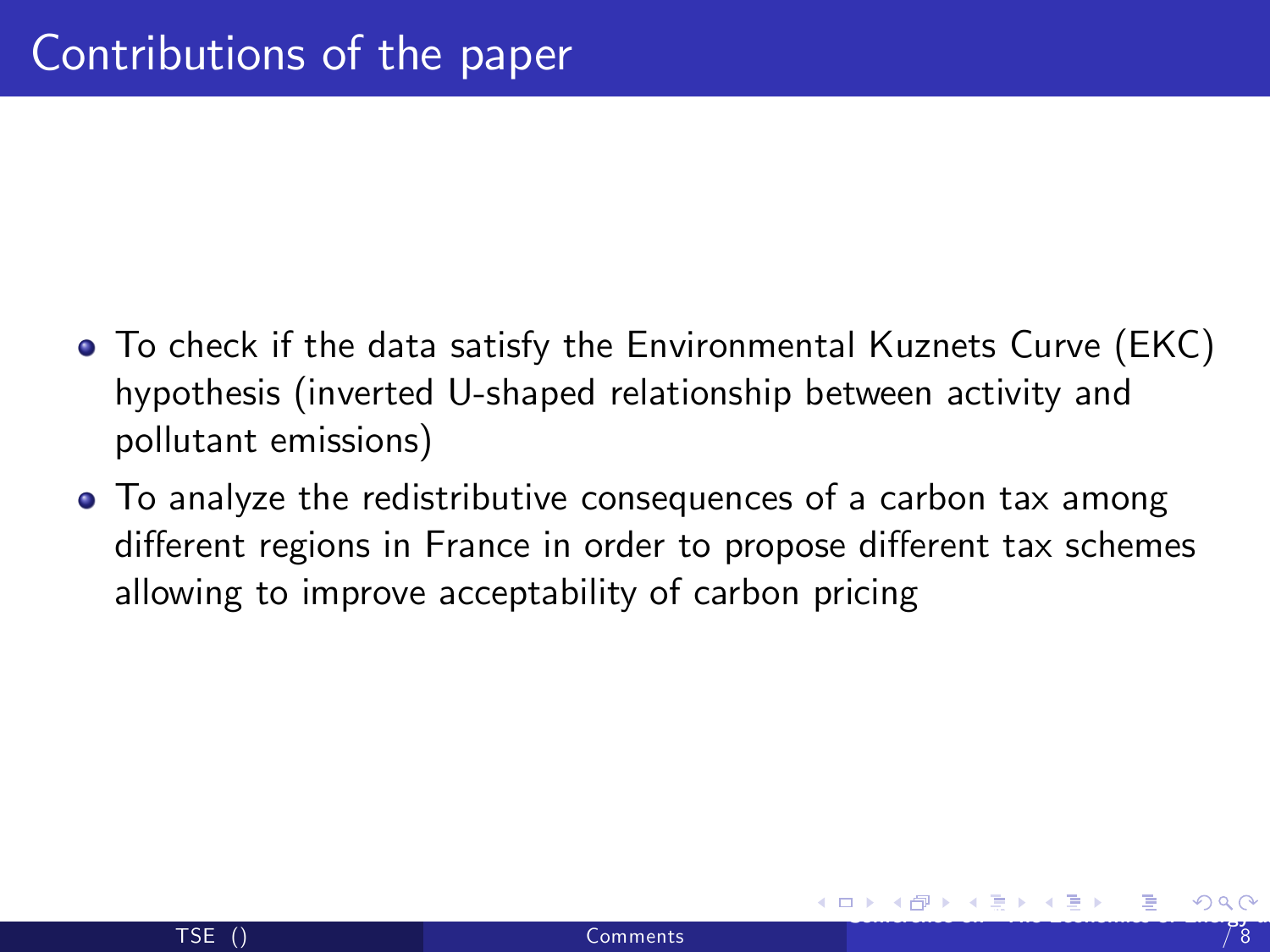## The econometric model

• The model is based on the following equation

$$
E_{it} = \alpha_0 + \alpha_1 Y_{it} + \alpha_2 Y_{it}^2 + \alpha_3 P_t^{gas} + \alpha_4 P_t^{oil}
$$
  
+  $\alpha_5$  Tech<sub>it</sub> +  $\alpha_6$  T<sub>it</sub> +  $\alpha_7$  G<sub>it</sub> +  $\varepsilon_{it}$ 

- $\bullet$   $E_{it}$  is per capita CO2 emissions in region *i* (22 regions) at time period  $t$  (10 years), in the residential and tertiary sectors
- CO2 emissions results only from (heating?) gas and heating oil consumptions
- $\bullet$   $E_{it}$  is built by using observed gas and heating oil consumption and IPCC carbon emission factors
- $P_t^{gas}$  and  $P_t^{oil}$ are respectively the price of gas and the price of oil at time period t
- <span id="page-2-0"></span> $\bullet$  Tech<sub>it</sub> = gas consumption<sub>it</sub> / heating oil consumption<sub>it</sub>, is a variable that allows to say if a region is or is not more environment-friendly t[han](#page-1-0) another region (gas is less polluting than oil)<br>Example 20 Million of the state of the state of the state of the state of the state of the state of the state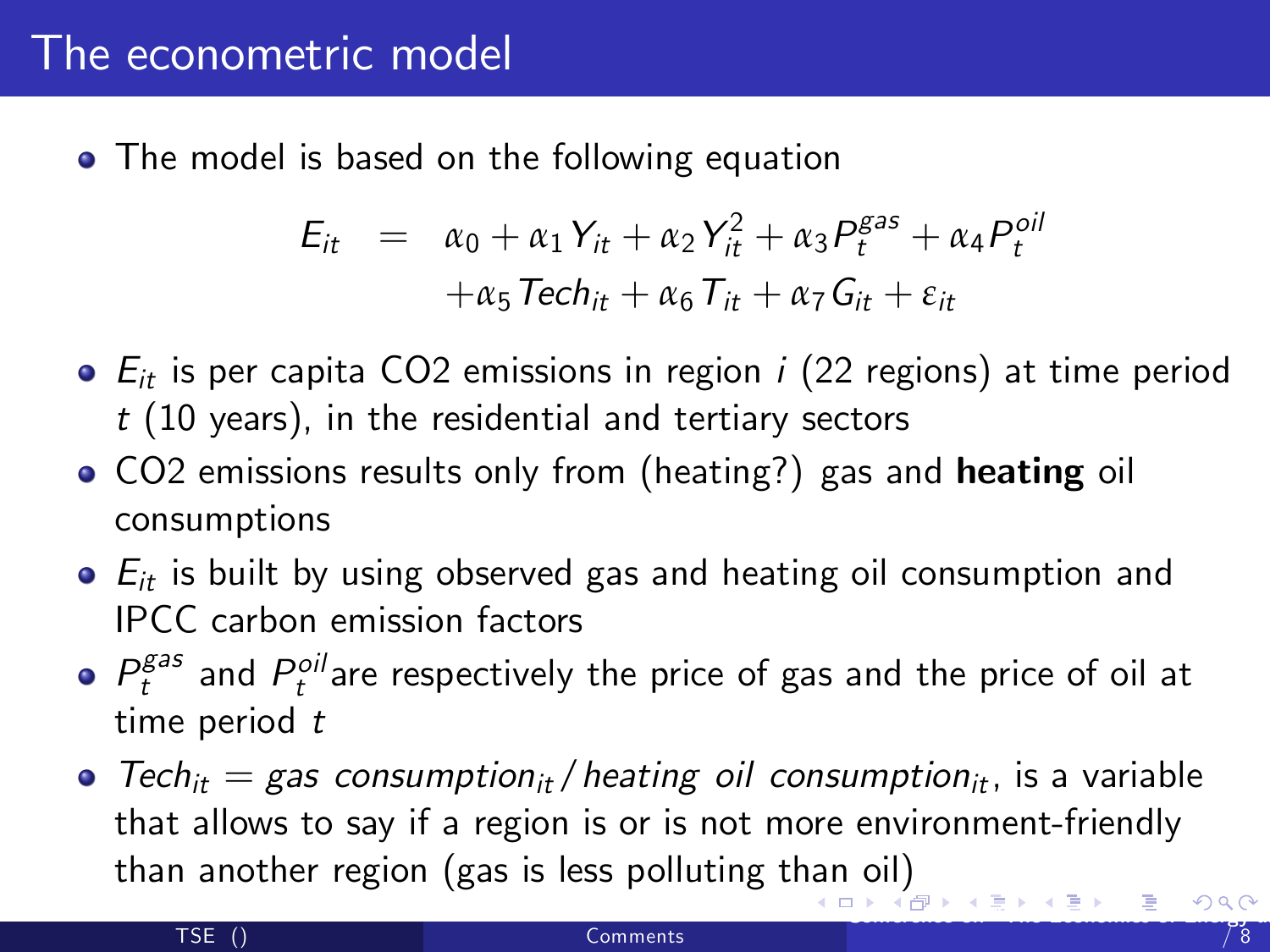- Since gas and oil consumptions are observed it would be possible to estimate energy demand functions (CO2 emissions could be estimated a posteriori using the way proposed to build the data on  $E_{it}$ )?
- <span id="page-3-0"></span>Because of high correlation between  $P_t^{gas}$  and  $P_t^{oil}$ ,  $P_t^{oil}$  is later excluded from the model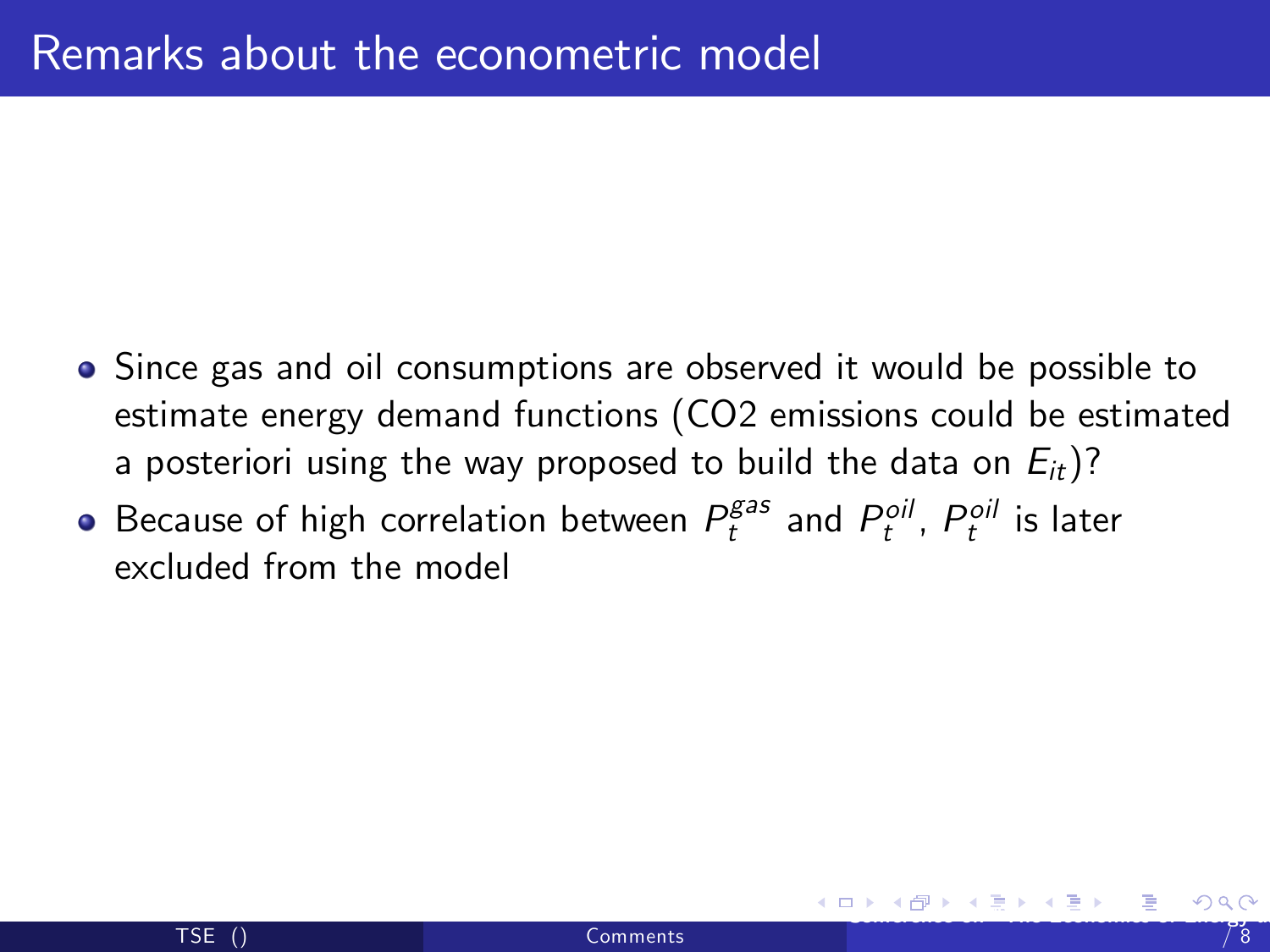## Comments about the econometric model

- **If gas consumption considered in the model is not only used for** heating (but also for cooking and producing hot water),  $Tech_{it}$  is not calculated in a proper way
- $P_t^{gas}$  and  $P_t^{oil}$  are not affected the same way by a carbon tax (see emission factors in equation page 4,  $CO2$  Emissions<sub>it</sub> = gas consumption<sub>it</sub>  $\times$  2.3  $+$  heating oil consumption<sub>it</sub>  $\times$  3.2)  $\Rightarrow$ 
	- The results of the simulations are biased (carbon emission reductions are underestimated, since under the carbon tax the price of oil increases more than the price of gas, the overall cost of energy increases more that the price of gas)
	- The simulation results of carbon taxation (table 7 and 8) are also biased because the energy cost is affected exactly the same in a region using mainly oil than in a region using mainly gas (something that is not true in practice)
- <span id="page-4-0"></span>A solution to this problem could be to consider a model where are estimated oil and gas demand functions ins[tea](#page-3-0)d of CO2 emissions<br>External state of the state of the state of the state of the state of the state of the state of the state of t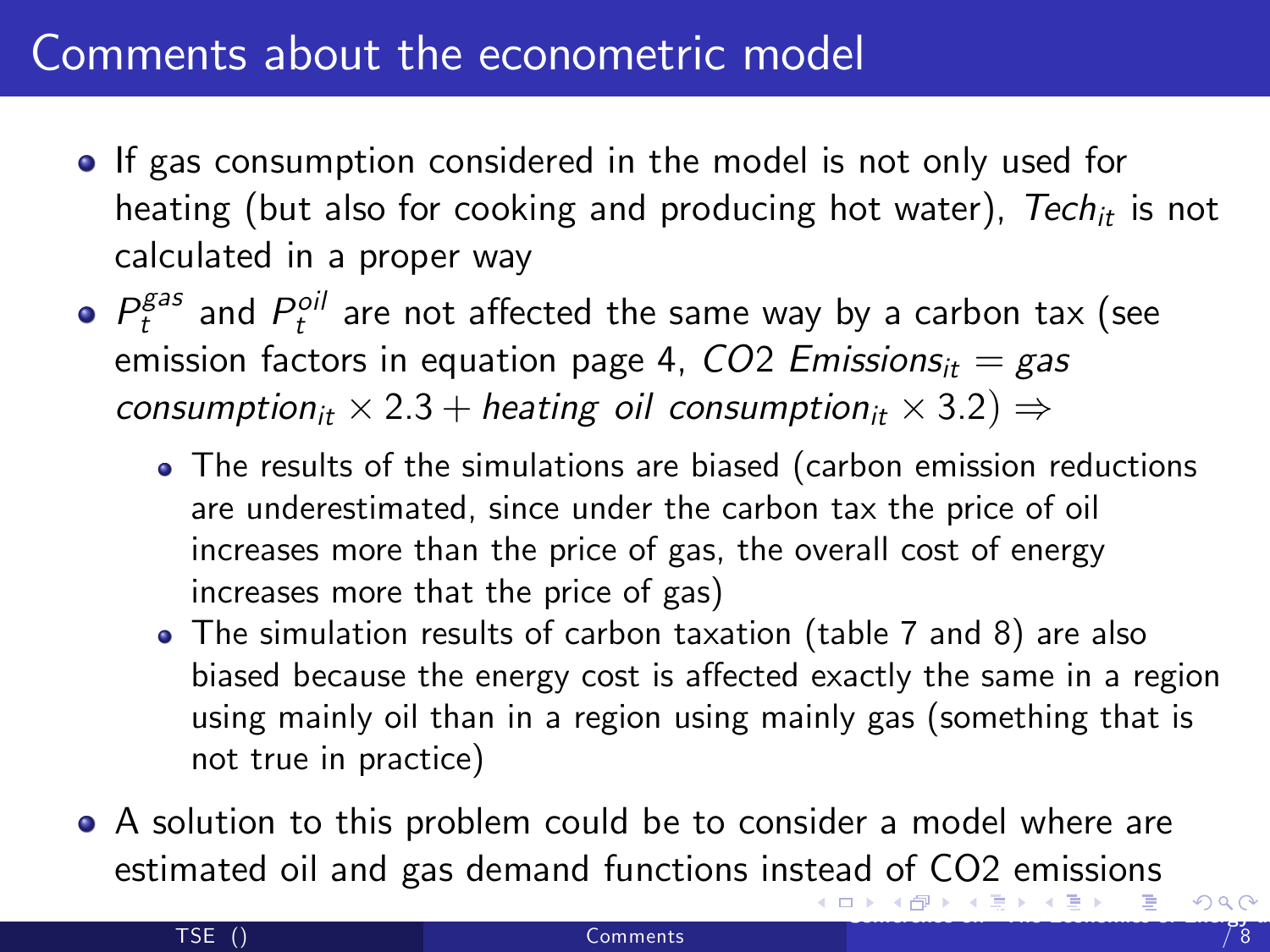- The results are interpreted as showing EKC is rejected (Emissions/head increase monotonically with GDP/head)
- The results are obtained for different regions of the same country, consequently these regions face the same environmental regulation
- EKC is related to the idea that a clean environment is a luxury good, this is why we can expect to find more severe environmental constraints in rich countries (high acceptability) than in poor countries (low acceptability)
- <span id="page-5-0"></span>• Previous analysis about EKC generally use data for different countries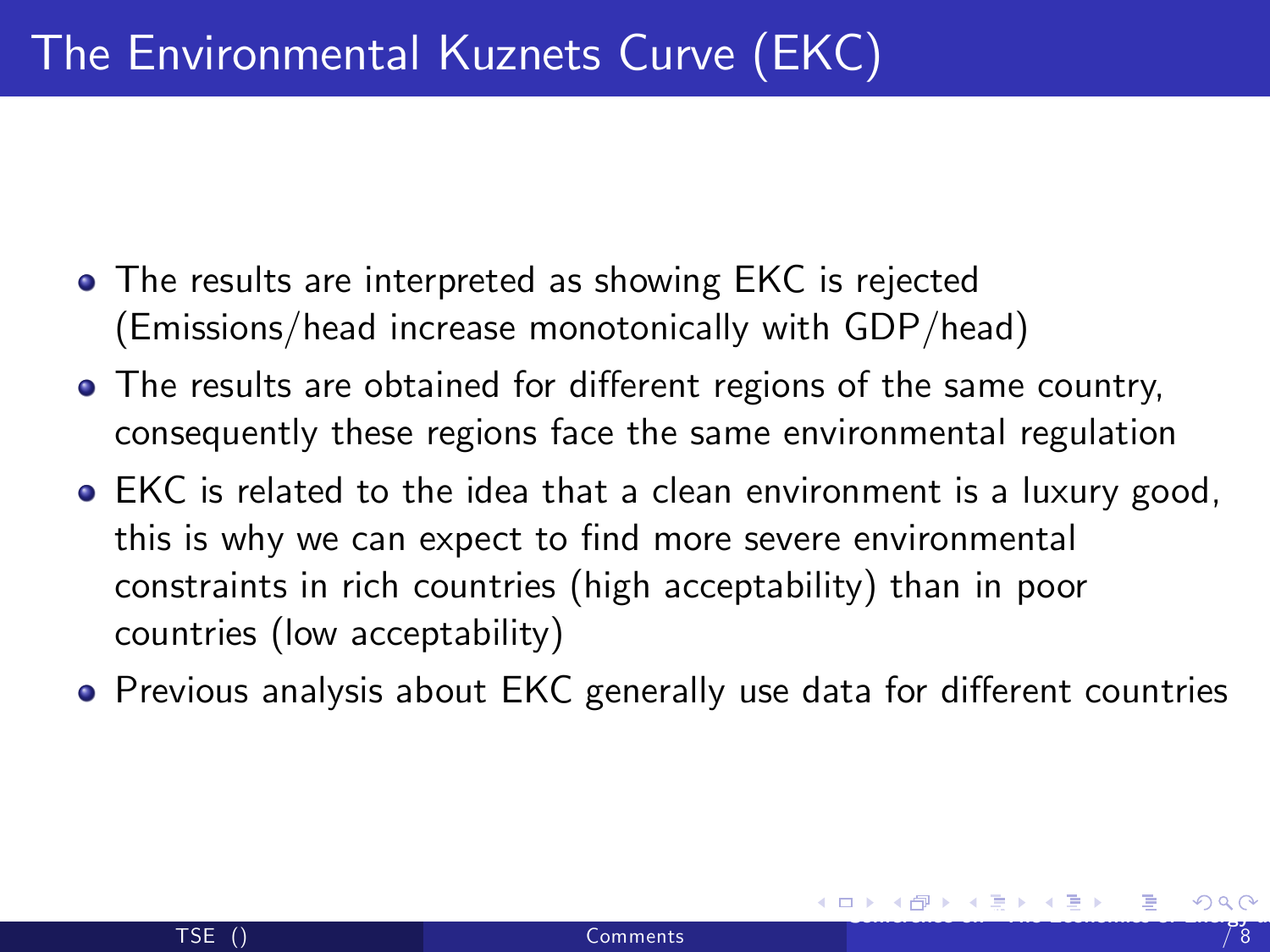- Different policy instruments are considered:
	- Homogenous carbon tax
	- Homogenous carbon tax  $+$  lump-sum rebates
	- Heterogeneous carbon taxes (with specific regional effects considered or not)  $<sup>1</sup>$ </sup>
- The 2 last environmental scheme are supposed to increase acceptability of the environmental regulation but one can have doubt about the feasibility of these policies, in particular we can expect that heterogeneous carbon taxes will be perceived as unfair

<span id="page-6-0"></span> $1$ Specific regional effects are "structural differences between regions related to housing characteristics or heating habits" [Con](#page-7-0)[fe](#page-5-0)[renc](#page-6-0)[e](#page-7-0) [on](#page-0-0) ["The](#page-7-0) [Ec](#page-0-0)[ono](#page-7-0)[mic](#page-0-0)[s of E](#page-7-0)nergy and Climate Change", September 8 -9, 2015, Toulouse, France 7